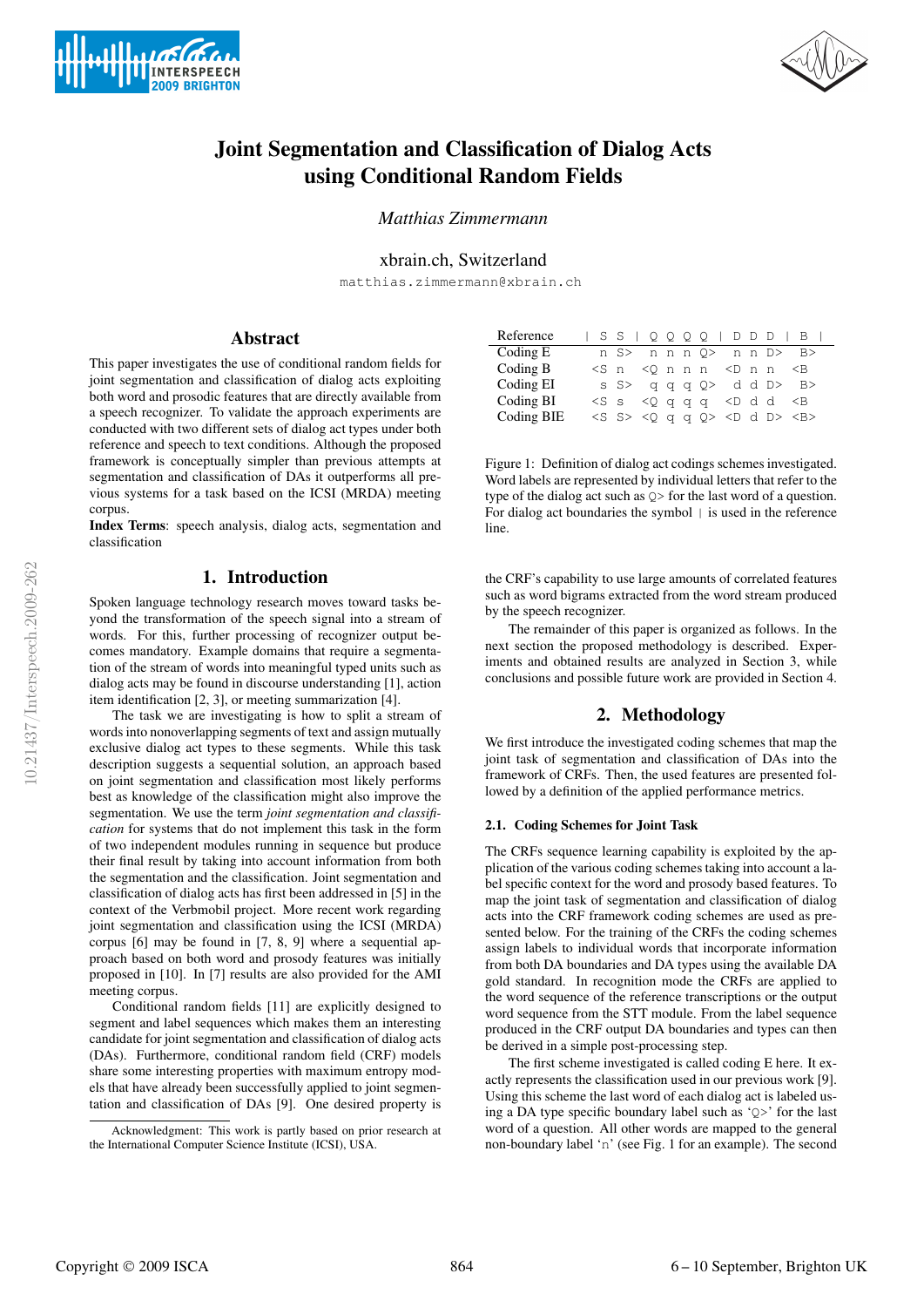coding scheme, Coding B, is motivated by the following two observations: First, the beginning of an utterance is frequently uttered more clearly than the rest of it and second, the first word can be very indicative of the DA type (as in the case of  $wh$ – questions). Coding B labels the first word of each dialog act with a DA specific label and maps all other words to label 'n'. These two labeling schemes are both conceptionally simple and represent a 6-way classification in the case of *Map 01* defined in the ICSI MRDA corpus distinguishing between the five DA types statements, questions, backchannels, floorgrabbers, and disruptions. However, they do not take full advantage of the CRF capability to learn label sequences: In the case of DAs that contain more than a single word, the CRF model "forgets" the DA specific label associated with the DA boundary by producing general non-boundary labels 'n'. A CRF model based on either E or B coding can therefore not effectively incorporate transition probabilities for DA types.

For coding schemes EI (and BI) the general non-boundary label 'n' is replaced by DA specific labels used for all words not corresponding to the last (first) word of a dialog act as shown in Fig. 1. This extension of coding schemes E and B comes at the cost of complexer CRF models as the number of classes rises to two times the number of DA types. Finally, for BIE coding the used labels not only indicate the type of the DA but specifically indicate the first word, the last word, and other words inside a dialog act. For this coding scheme the number of necessary classes rises to four times the number of DA types. Three classes for each DA type to differentiate the first, the last, and inner words, as well as an additional class for DAs consisting of a single word (as the single word backchannel '<B>' shown in Fig. 1). This last coding scheme is motivated by our previous finding [12] that both the first and the last words of a dialog act are essential for a good performance of text based DA classification. Alternatively to the BIE coding scheme the use of semi-Markov CRF [13] might prove an interesting option as it would be possible to combine features from both beginnings and endings of DAs. Furthermore, semi-Markov CRF would allow the use of features computed on complete DA candidates.

#### 2.2. Features based on Text and Durational Prosody

For simplicity of implementation the approach to joint segmentation and classification of DAs investigated here is exclusively based on features that are directly produced by the available speech to text system (STT). Next to the sequence of words, discretized pause durations are exploited as in our previous research [9]. In addition, last phone durations have been taken into account.

The features mentioned above are used to derive binary indicator functions. For each word token  $w_i$  at position i textual and discretized durational information is taken into account from the area starting at word  $w_{i-2}$  until word  $w_{i+2}$  where pause  $p_i$  refers to the pause between words  $w_i$  and  $w_{i+1}$ , and duration  $d_i$  represents the duration of the last phone of  $w_i$ . Word based features include unigram, bigram, and trigram features, such as  $(w_{i-2})$  or  $(w_{i-1}, w_i, w_{i+1})$ . For pauses and last phone durations, unigram and bigram features are composed. As found in [9] long pauses between two consecutive words are common both between two DAs and around hesitations. Therefore, combined word-pause features and word-phone duration features are added to the set of indicator functions, for example  $(w_i, p_i)$ , or  $(w_i, d_i)$ .

Finally, we exploit the fact that CRF are capable of learning sequences. For this, label bigram features are included. These

| Reference     | ISSIQ Q Q Q ID D D IBI |           |      |
|---------------|------------------------|-----------|------|
| System        | S S QQQ SSSS B         |           |      |
| Words         | E E I<br>F.            | EEEEEEC   |      |
| DAs           | E<br>E                 | Ε<br> C   |      |
|               |                        |           |      |
| Metric        | Counts                 | Reference | Rate |
| F Measure     | $2 RP/(R+P)$           | R, P      | 22.2 |
| Recall $R$    | 1 correct DA           | 4 DAs     | 25.0 |
| Precision $P$ | 1 correct DA           | 5 DAs     | 20.0 |
|               |                        |           |      |
| Strict        | 9 match errors         | 10 words  | 90.0 |

Figure 2: Performance metrics for joint segmentation and classification of dialog acts.

features model the transition between consecutive word labels produced by the CRF model taking into account that not all label sequences are equally probable. Based on the presence of the label bigram feature we expect that coding schemes EI, BI, and BIE should exhibit better recognition performance than schemes E or B.

#### 2.3. Performance Metrics

To assess the performance of joint segmentation or classification of DAs we define the *F Measure* for the joint task based on *Precision* and *Recall* of dialog acts. A DA is considered to be correctly recognized only if both its type label matches the gold standard and it is correctly segmented according to the gold standard at the same time. For comparison to previous work we also provide results for the *Strict* metric [10], the *DER* metric [9], and the *NIST-SU* segmentation metric [14] (see Fig 2 for some examples). Note that using these definitions the *DER* metric is identical with 1− *Recall*.

### 3. Experiments and Discussion

To validate the approach based on CRF and the proposed coding schemes experiments have been conducted with the ICSI (MRDA) corpus applying two different classmaps under both reference and speech-to-text (STT) conditions<sup>1</sup>. The first classmap, *Map 01*, groups the 2083 unique DA labels found in the MRDA corpus into the five DA types statement, question, backchannel, floorgrabber, and disruption. The second classmap used here, *Map 05b*, preserves the most detail in the DA labels out of all the classmaps provided with the MRDA corpus. It further breaks down some groups of Map 01 into more specific DA types. For example, the question group is differentiated into more specific types, such as yes/no-questions, wh-questions, or-questions. From the statement group more detailed DA types such as responses to questions (rejection, acceptance, and uncertain) and action motivators (combining suggestions, commands, and commitments) are split away<sup>2</sup>.

The experimental setup regarding the split of meetings to be used for training, validation, and tests was exactly set as in [8, 9, 10, 12], the development set was used for the selection of the feature sets and the initial CRF parameters. For all experiments the CRF++ implementation [16] was used with default settings

<sup>&</sup>lt;sup>1</sup> For the STT output the recognizer described in [15] was used achieving a word error rate of 35.4% on the close talking microphones.

<sup>2</sup> Consult the documentation provided with the MRDA corpus for details.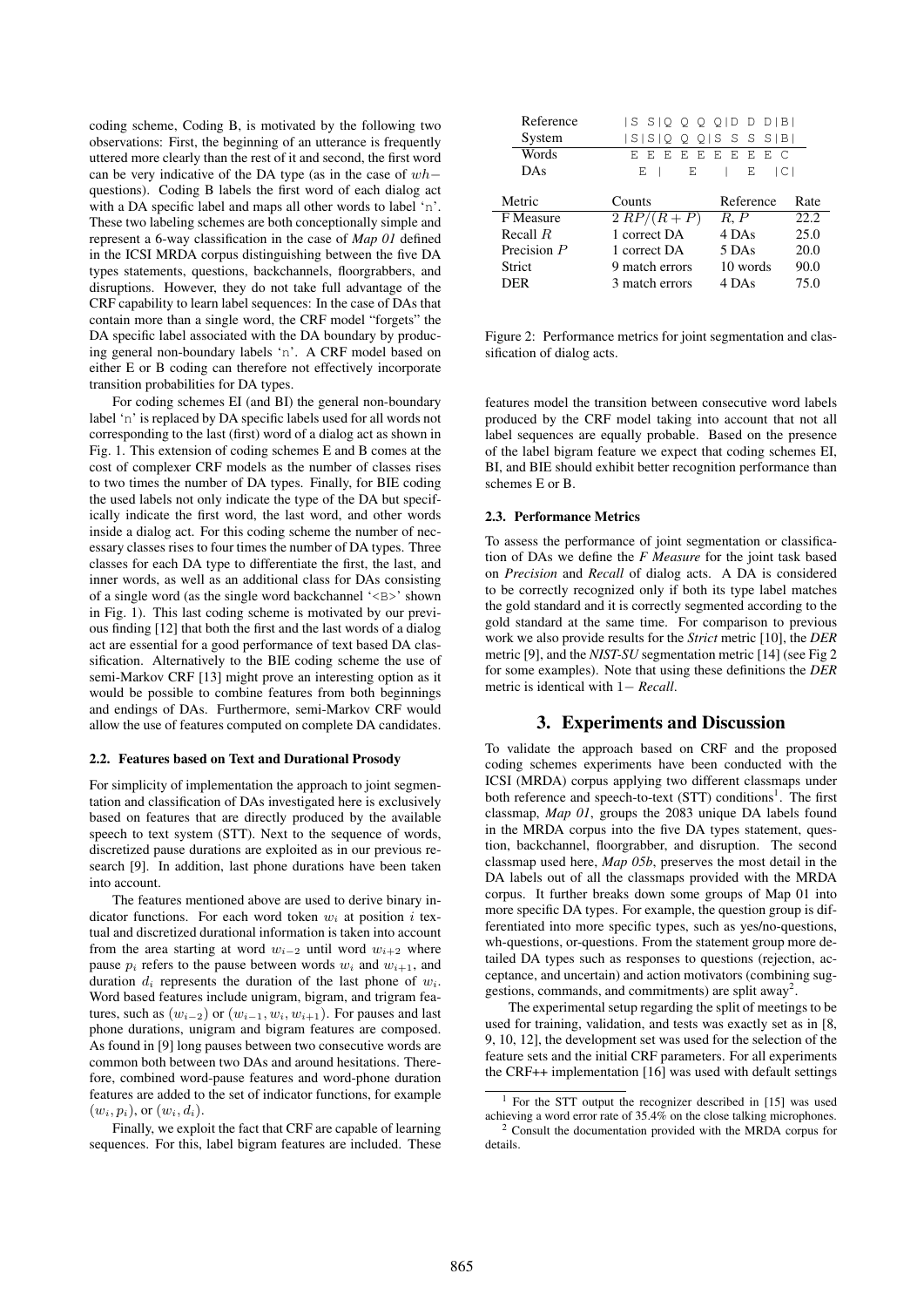| DA Coding | F Measure | Strict | DER  | NIST-SU |
|-----------|-----------|--------|------|---------|
| E.        | 52.3      | 61.9   | 52.0 | 32.2    |
| В         | 50.1      | 63.7   | 54.7 | 32.5    |
| ЕI        | 52.6      | 61.6   | 51.6 | 32.4    |
| ВI        | 52.4      | 61.3   | 52.0 | 32.0    |
| BIE.      | 53.8      | 60.0   | 50.4 | 31.1    |

Table 1: Test set results for investigated DA coding schemes under reference condition.

applied (unless explicitly mentioned). In the text below only results for the test sets are listed, as all the findings are equally valid for both development and test sets.

The goal of the first experiment was to set base line results for the CRF approach investigated in this paper. For this, coding scheme E, classmap *Map 01*, and reference transcriptions were chosen to be able to compare results against those of previous work. Test set results for this task are provided in the first line of Table 1 as well as the upper part of Table 2. As can be observed from the results listed in Table 2 the approach presented here significantly outperforms the figures published in [7, 9, 10] for both the Strict and the NIST-SU metric. Computing the F measure for the five individual DA types shows great differences in the performance. The DA types recognized best are backchannels at an F measure of 83.3, followed by floorgrabbers at 52.7, and statements at 50.6. The poorest results are obtained for questions at an F measure of 32.6 while disruptions reach 36.8. Although the overall performance for the system applying Coding B as reported in Table 1 is clearly lower than the performance obtained with Coding E this observation does not hold if the performance for individual DA types is compared between Coding B and Coding E. A substancial F measure gain from 32.6 to 40.7 is obtained for questions while disruption performance drops from 36.8 down to 19.8. Considering that questions very frequently start with specific words such as *right*, *is*, *how* and disruptions are much more characterized by their unfinished endings than by their first word this result well matches the expectations.

Results shown in Table 1 for Scheme EI, and BI show improvements over the corresponding figures for Schemes E, and B respectively. The fact that the performance gain is larger for Scheme BI can be explained by the F measure increase from 19.8 to 33.5 for disruptions which seem to profit most of the DA specific non-boundary tokens. Finally, as hypothesized, scheme BIE combining the advantages of scheme B (good question detection) and scheme E (disruption detection) results in a significant performance improvement over all other coding schemes investigated. Again, backchannels and floor grabbers are recognized best with F measures of 83.4, and 55.2 followed by statements at 51.6 and questions at 45.8 respectively. The F measure of 37.2 for disruptions indicates that this group of DAs is the hardest to detect reliably for classmap *Map 01* which confirms earlier results for an approach based on graph search [8].

To further validate the CRF based approach the next experiments focus on the a more fine-grained classmap *Map 05b* that differentiates 17 DA types instead of the five DA types defined by *Map 01* for the MRDA corpus. The interest for this classmap also arises from the domain of action item identification where it has been found that fine-grained DA types may help to improve performance [2, 3] in contrast to the use of the classmap *Map 01* which did not prove to be helpful [17].

Results for classmap *Map 05b* under reference conditions

are listed for schemes E and BIE in Table 2. Using Scheme E the CRF has to solve a 18 class problem while for Scheme BIE 86 classes are to be differentiated<sup>3</sup>. As expected, a lower performance is observed for the joint task caused by the more than three-fold increase in the number of DA types. The significantly better results for coding scheme BIE than scheme E are consistent with the related findings for *Map 01*. If F measures are computed per DA type the same initial ranking as for *Map 01* is obtained. Backchannels perform best at an F measure of 73.9 followed by floorgrabbers at 53.5, and statements at 41.7 when using scheme BIE. Statements are followed by whquestions and yes/no-questions (representing over 80% of the question group) with F measures of 40.1, and 37.8 respectively. From the response group rejections are detected most reliably at an F measure of 37.1, followed by DAs of type uncertain at 34.8. With an F measure of 25.0 DAs related to acceptance are detected at a substantially lower level. Acceptance DAs are frequently mistaken with backchannels, floor grabbers, or statements which follows from the proposed approach that (for now) does not take into account interactions between speakers and the fact that acceptance is per definition related to a question/request posed by a second speaker. As for *Map 01*, the detection of disruptions only reaches a relatively low F measure of 36.3. Finally, the detection of action motivator DAs that combines commands, suggestions, and commitments into a single group seems to be particularly challenging. For this group an F measure of 16.0 is achieved where action motivators are most frequently mistaken for statements. As this group largely consists of suggestions stretching over many words the current feature set is most likely not designed to clearly separate statements from action motivators. For further processing such as action item identification substantially higher action motivator detection rates will most likely be required.

Results for STT conditions are listed in the lower half of Table 2 for both classmaps as well as coding schemes E and BIE. Note that a direct comparison of results to previous work [9, 10] is difficult as these results are based on a previous version of the STT module with a lower recognition performance. A detailed analysis of results for both reference and STT conditions leads to the observation that all main findings for reference conditions also hold for the STT conditions. Specifically, coding scheme BIE outperforms scheme E significantly due to the better question identification with an F measure of 31.0 for scheme BIE, and 18.9 for scheme E. Interestingly, the performance drop from reference conditions to STT conditions for the joint task is larger for the simpler DA classmap *Map 01* than the more finegrained *Map 05b*. This finding holds for both different coding schemes as well as performance metrics applied.

### 4. Conclusion and Outlook

We investigated the use of CRFs for joint segmentation and classification of dialog acts. Based on extensive experimental validation on both coarse and fine-grained tagsets we conclude that the proposed approach is attractive for both the achieved performance as well its conceptual simplicity. The application of a coding scheme that preserves contextual information for the first word, the last word, as well as words inside of dialog

 $3$  To keep the model size for this 86 class configuration tractable the used features were restricted to those that occured at least 15 times in the training data.